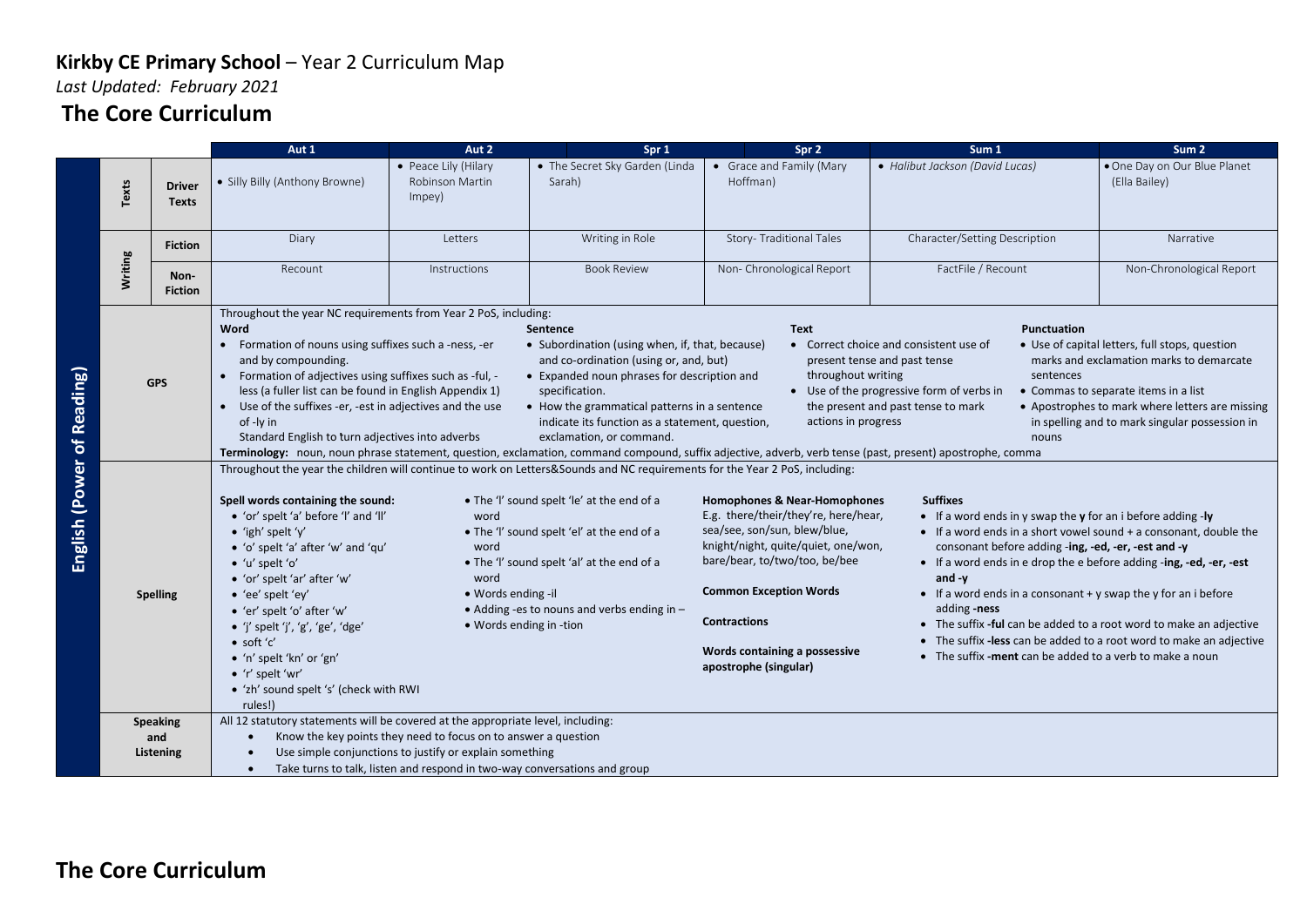|                           | Aut 1                                                                                                                                                                                                                                                                                                                                             | Aut 2                                                                                                                                                                                                                                                                                | Spr 1                                                                                                                                                                                                                                                                                                                                   | Spr 2                                                                                                                                                                                        | Sum 1                                                                                                                                                                                                                                                                                                                                                                                                                                                                                                                                                                                                                              | Sum <sub>2</sub>                                  |
|---------------------------|---------------------------------------------------------------------------------------------------------------------------------------------------------------------------------------------------------------------------------------------------------------------------------------------------------------------------------------------------|--------------------------------------------------------------------------------------------------------------------------------------------------------------------------------------------------------------------------------------------------------------------------------------|-----------------------------------------------------------------------------------------------------------------------------------------------------------------------------------------------------------------------------------------------------------------------------------------------------------------------------------------|----------------------------------------------------------------------------------------------------------------------------------------------------------------------------------------------|------------------------------------------------------------------------------------------------------------------------------------------------------------------------------------------------------------------------------------------------------------------------------------------------------------------------------------------------------------------------------------------------------------------------------------------------------------------------------------------------------------------------------------------------------------------------------------------------------------------------------------|---------------------------------------------------|
|                           | Number: Number &<br>Place Value: Identify,<br>represent and<br>estimate numbers to<br>at least 100                                                                                                                                                                                                                                                | Number: Addition<br>and Subtraction<br>within 100                                                                                                                                                                                                                                    | Number:<br>Multiplication and<br><b>Division</b>                                                                                                                                                                                                                                                                                        | <b>Geometry: Properties</b><br>of Shape                                                                                                                                                      | Measurement: Length<br>and Height                                                                                                                                                                                                                                                                                                                                                                                                                                                                                                                                                                                                  | <b>Measurement: Time</b>                          |
| <b>Maths (White Rose)</b> | Number: Addition<br>and Subtraction:<br>Recall & use addition<br>& subtraction facts to<br>20 fluently and derive<br>& use related facts to<br>100                                                                                                                                                                                                | Measurement:<br>Money<br>Number:<br>Multiplication and<br><b>Division</b>                                                                                                                                                                                                            | <b>Statistics: Interpret</b><br>and construct simple:<br>pictograms, tally<br>charts, block<br>diagrams, simple<br>tables                                                                                                                                                                                                               | <b>Number: Fractions</b>                                                                                                                                                                     | <b>Geometry: Position</b><br>and Direction                                                                                                                                                                                                                                                                                                                                                                                                                                                                                                                                                                                         | Measurement: Mass,<br>Capacity and<br>Temperature |
|                           | Animals including<br>humans                                                                                                                                                                                                                                                                                                                       | <b>Scientists</b><br>(Working Scientifically)                                                                                                                                                                                                                                        | Uses of Everyday<br><b>Materials</b>                                                                                                                                                                                                                                                                                                    | Plants                                                                                                                                                                                       | Living Things and Their Habitats                                                                                                                                                                                                                                                                                                                                                                                                                                                                                                                                                                                                   |                                                   |
| Science                   | *notice that animals,<br>including humans, have<br>offspring which grow into<br>adults<br>*find out about and describe<br>the basic needs of animals,<br>including humans, for<br>survival (water, food and air)<br>*describe the importance for<br>humans of exercise, eating<br>the right amounts of<br>different types of food, and<br>hygiene | *asking simple questions and<br>recognising that they can be<br>answered in different ways<br>*observing closely, using<br>simple equipment<br>*performing simple tests<br>*identifying and classifying<br>*using their observations and<br>ideas to suggest answers to<br>questions | *identify and compare the<br>suitability of a variety of<br>everyday materials, including<br>wood, metal, plastic, glass,<br>brick, rock, paper and<br>cardboard for particular uses<br>*find out how the shapes of<br>solid objects made from<br>some materials can be<br>changed by squashing,<br>bending, twisting and<br>stretching | *observe and describe how<br>seeds and bulbs grow into<br>mature plants<br>* find out and describe<br>how plants need water, light<br>and a suitable temperature<br>to grow and stay healthy | *explore and compare the differences between things that<br>are living, dead, and things that have never been alive<br>identify that most living things live in habitats<br>*to which they are suited and describe how different habitats<br>provide for the basic needs of different kinds of animals and<br>plants, and how they depend on each other<br>*identify and name a variety of plants and animals in their<br>habitats, including microhabitats<br>*describe how animals obtain their food from plants and<br>other animals, using the idea of a simple food chain, and<br>identify and name different sources of food |                                                   |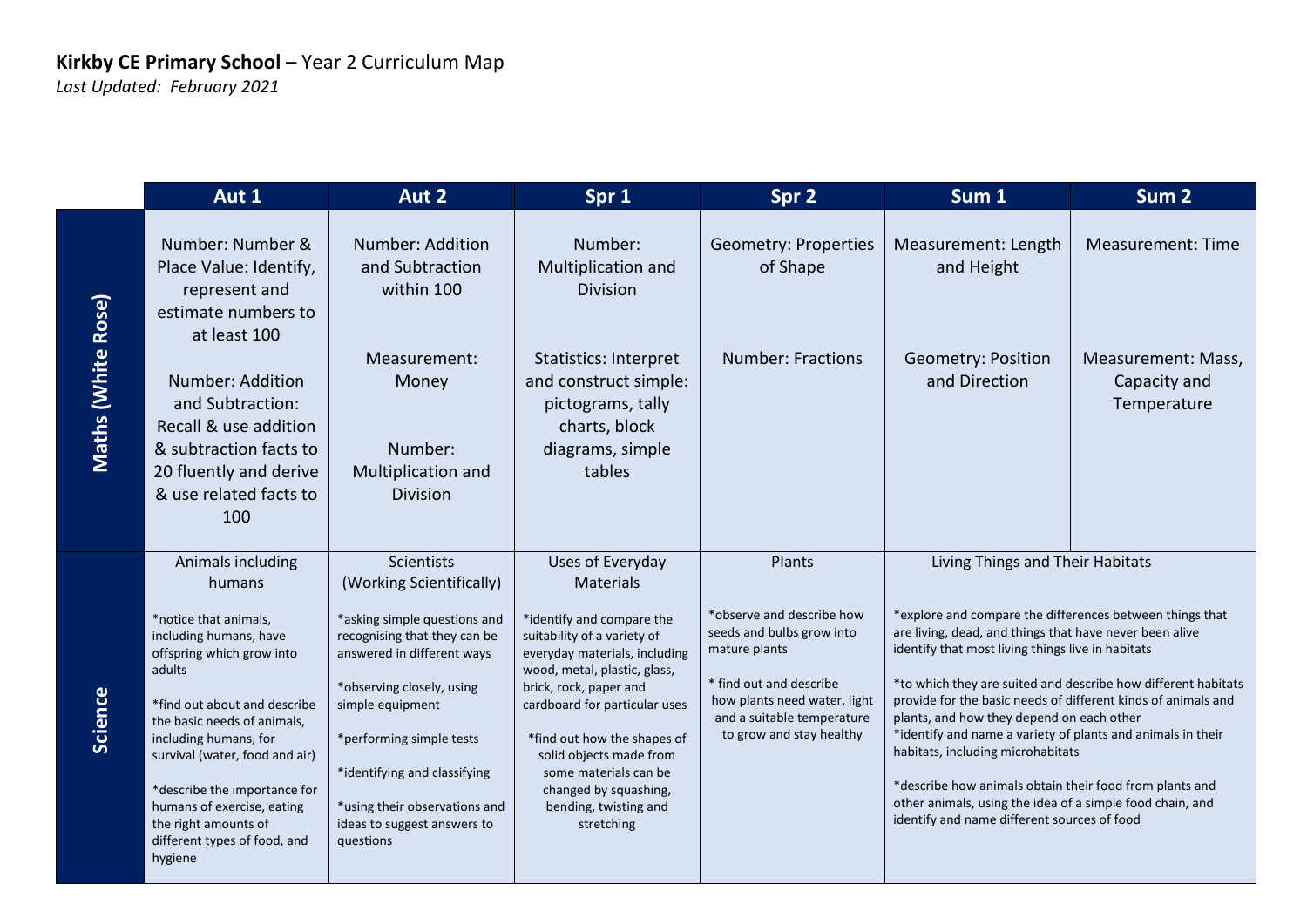*Last Updated: February 2021*

|  | *gathering and recording<br>data to help in answering<br>questions |  |  |
|--|--------------------------------------------------------------------|--|--|
|  |                                                                    |  |  |

#### **The Foundation Curriculum**

|                         | Aut 1                           | Aut 2                | Spr 1                                    | Spr 2                                                   | Sum 1           | Sum <sub>2</sub>           |
|-------------------------|---------------------------------|----------------------|------------------------------------------|---------------------------------------------------------|-----------------|----------------------------|
| <b>Computing</b>        | Digital Literacy<br>Digital Art | <b>Online Safety</b> | <b>Grouping and Sorting</b>              | Pictograms                                              | Lego Builders   | Maze Explorers             |
|                         |                                 |                      | E-Safety                                 |                                                         |                 |                            |
| Music<br>(Charang<br>a) | Hands, feet, heart              | Ho, Ho, Ho           | I wanna play in a band                   | Zoo time                                                | Friendship song | Reflect, rewind,<br>replay |
|                         |                                 |                      | <b>UK Countries and</b>                  | Sensational Safari                                      |                 | What a Wonderful           |
| Geography               |                                 |                      | <b>Cities</b><br>Study of contrasting UK | Kenya<br>focus on contrasting<br>area: How much food is |                 | World<br>Equator           |
|                         |                                 |                      | locality                                 | grown in Kenya?                                         |                 |                            |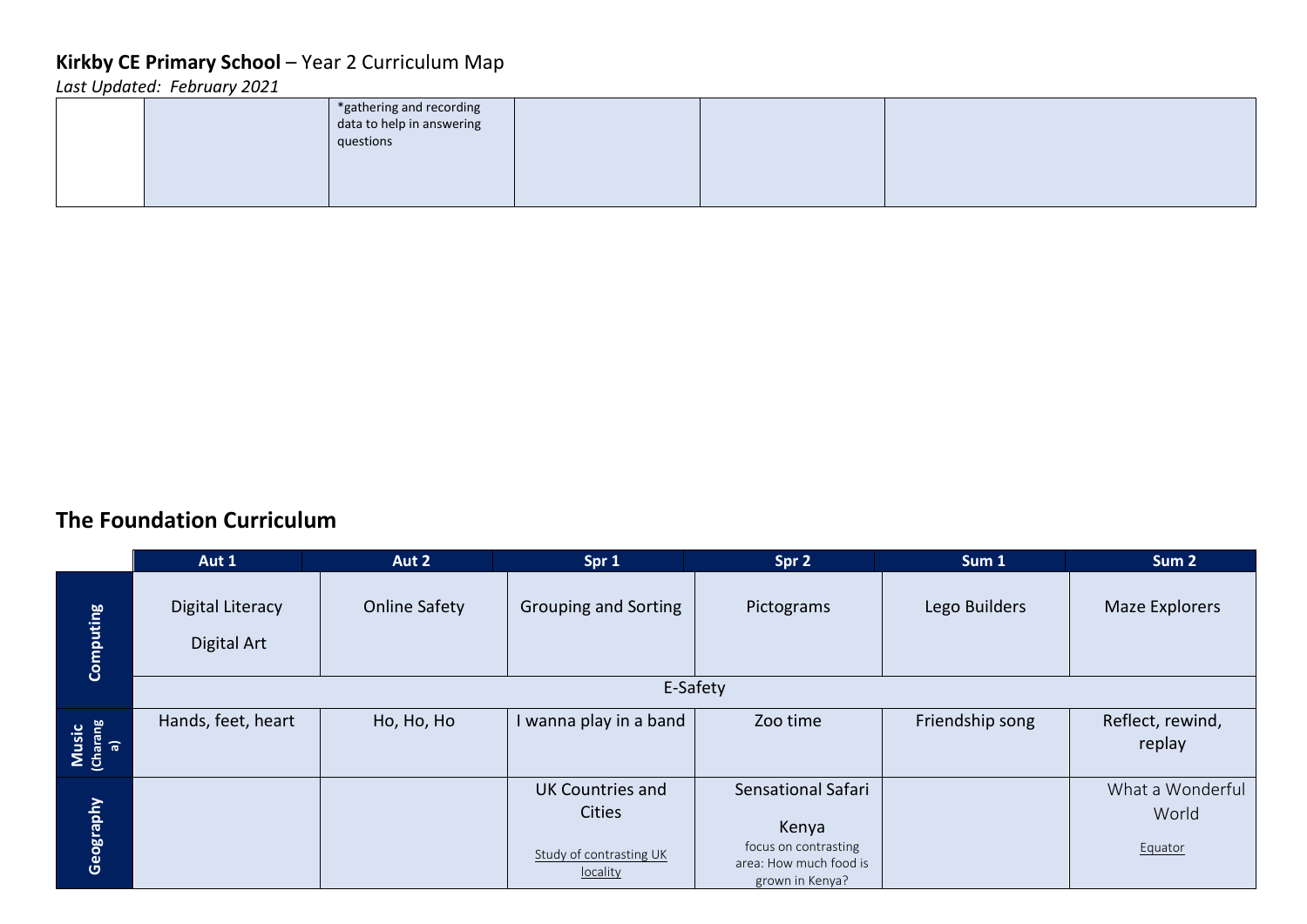|                |                   |                             | What's it like to live in<br>Liverpool? What's it like to |                       |                      | North/South Poles<br>Continents and Oceans: |
|----------------|-------------------|-----------------------------|-----------------------------------------------------------|-----------------------|----------------------|---------------------------------------------|
|                |                   |                             | live in Edinburgh?                                        |                       |                      | What would happen if                        |
|                |                   |                             |                                                           |                       |                      | penguins got lost?                          |
|                |                   |                             |                                                           |                       |                      |                                             |
|                |                   |                             |                                                           |                       |                      |                                             |
|                | Remembrance       | <b>Nurturing Nurses</b>     |                                                           |                       | Kings and Queens     |                                             |
| <b>History</b> | Great Fire of     | <b>Florence Nightingale</b> |                                                           |                       | Comparing            |                                             |
|                | London            |                             |                                                           |                       | different periods    |                                             |
|                | Dance             | Gymnastics                  | Yoga                                                      | Sending and Receiving | <b>Team Building</b> | <b>Athletics</b>                            |
| 문              |                   |                             |                                                           |                       |                      |                                             |
|                | <b>Ball Games</b> | <b>Fundamentals</b>         | <b>Target Games</b>                                       | <b>Fitness</b>        | Invasion             | <b>Striking and Fielding</b>                |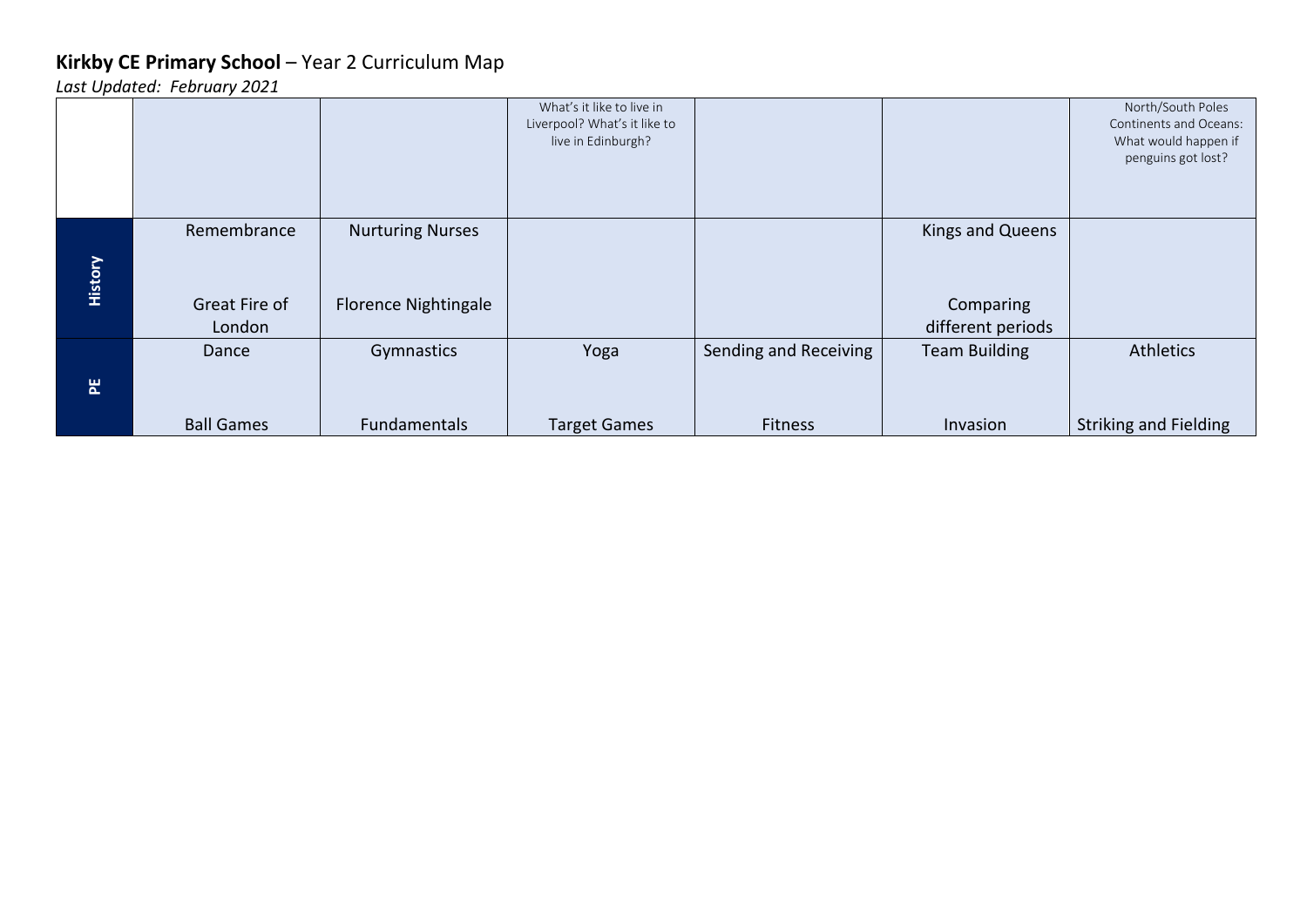|                | The Bible                                                                                                                                                                                                                                                                                         | Christmas                                                                                                                                                                              | Jesus                                                                                                                                                                                                  | Easter                                                                                                                                                                                                                         | Ascension and                                                                                                                                                                                                                     | Why is The Church                                                                                                                                                                                                       |
|----------------|---------------------------------------------------------------------------------------------------------------------------------------------------------------------------------------------------------------------------------------------------------------------------------------------------|----------------------------------------------------------------------------------------------------------------------------------------------------------------------------------------|--------------------------------------------------------------------------------------------------------------------------------------------------------------------------------------------------------|--------------------------------------------------------------------------------------------------------------------------------------------------------------------------------------------------------------------------------|-----------------------------------------------------------------------------------------------------------------------------------------------------------------------------------------------------------------------------------|-------------------------------------------------------------------------------------------------------------------------------------------------------------------------------------------------------------------------|
| R <sub>E</sub> | • widen the children's<br>understanding of the<br>Bible, its contents,<br>presentation and<br>importance to<br>Christians.<br>•Begin to develop<br>children's<br>understanding of holy<br>books from faiths<br>other than<br>Christianity and their<br>significance in the<br>lives of believers. | Journey to Bethlehem<br>•Explore the<br>Christmas story<br>through the journeys<br>to Bethlehem made<br>by Mary and Joseph<br>and those who<br>travelled to visit the<br>Christ child. | Friend to everyone<br>• enjoy these stories<br>of Jesus' Miracles and<br>to increase the<br>children's awareness<br>that Jesus was an<br>extraordinary person<br>who welcomed<br>everyone as a friend. | Signs and Symbols<br>• give children an<br>understanding that<br>symbols are pictures<br>or objects with a<br>deeper meaning and a<br>story to tell.<br>• extend pupils<br>knowledge of the<br>details of the Easter<br>story. | Pentecost<br>.begin to develop the<br>children's knowledge<br>and understanding of<br>these two very<br>significant events.<br>• give children an<br>opportunity to begin<br>to explore the<br>concept of God as<br>three in one. | special for Christians?<br>• give pupils an<br>understanding of<br>'church' as a holy<br>place and a body of<br>people.<br>· begin developing in<br>pupils an<br>understanding of<br>what happens in<br>church and why. |
|                |                                                                                                                                                                                                                                                                                                   |                                                                                                                                                                                        |                                                                                                                                                                                                        | ·develop pupil's<br>understanding of the<br>importance of Easter<br>and the concept of<br>salvation.                                                                                                                           | • emphasize the<br>importance of these<br>events in the life of<br>Jesus and the Church,<br>then and now.                                                                                                                         | • give pupils an<br>opportunity to begin<br>exploring places of<br>worship other than a<br>church.                                                                                                                      |
|                |                                                                                                                                                                                                                                                                                                   | Focus - Food                                                                                                                                                                           | Focus - Homes and                                                                                                                                                                                      |                                                                                                                                                                                                                                |                                                                                                                                                                                                                                   |                                                                                                                                                                                                                         |
|                |                                                                                                                                                                                                                                                                                                   | <b>Technology and Health</b>                                                                                                                                                           | buildings                                                                                                                                                                                              |                                                                                                                                                                                                                                |                                                                                                                                                                                                                                   |                                                                                                                                                                                                                         |
| $\overline{a}$ |                                                                                                                                                                                                                                                                                                   | Area of Design - Printing<br>Fruit Kebabs                                                                                                                                              | Area of Design - 3d<br>construction<br>Skyscrapers                                                                                                                                                     |                                                                                                                                                                                                                                |                                                                                                                                                                                                                                   |                                                                                                                                                                                                                         |
|                |                                                                                                                                                                                                                                                                                                   | <b>Soup Making</b><br>Artist - Roy Lichtenstein                                                                                                                                        | Artist - Louis<br>Sullivan                                                                                                                                                                             |                                                                                                                                                                                                                                |                                                                                                                                                                                                                                   |                                                                                                                                                                                                                         |